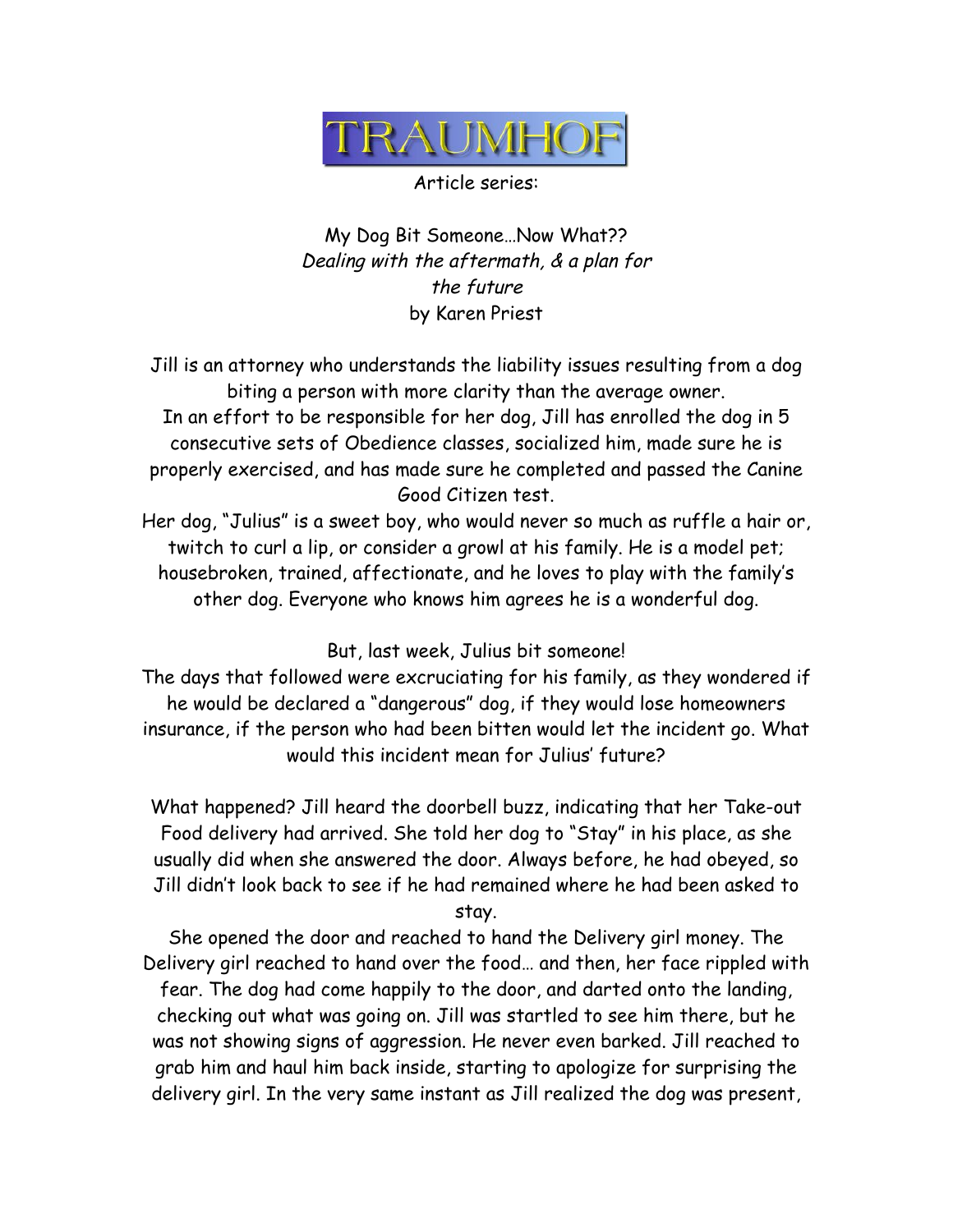and the dog realized a new person was at the door, the Delivery girl dropped the food bag, hoisted her hands up high, screamed, and turned to flee. THIS the dog was suspicious of. Startled, Julius leaped up and nipped the delivery girl in her retreating rear end. Jill was aghast! She quickly corralled the dog and tried to soothe the hysterical Delivery girl, who by now, had a nice bruise, but thankfully, no puncture wound.

Jill was apologetic and upset all at once. Her mind reeled. How could she have let this happen? How had she managed to let the dog loose? Why hadn't she crated him? Why hadn't she gone outside and shut the door behind her while retrieving her food? She felt terrible guilt, as well as horrific fear about what would happen next.

Jill exchanged phone numbers with the Delivery girl, and apologized repeatedly as the girl retreated to her vehicle.

Later, the Delivery girl phoned. She said she needed proof of the dog's rabies vaccination to provide the clinic that had seen her. Even though there was no puncture, she had gone to a clinic to be checked. She had incurred a bill of a couple hundred dollars, which Jill dutifully offered to pay. Jill also provided the rabies vaccine information.

Hospitals and clinics are mandated reporters. This means that when they see a patient with a dog bite, they must report it. Some Doctors only consider a bite reportable if it broke skin; others report bruising as well. Jill held her breath as she awaited a call from animal control, telling her that her dog must be quarantined for 10 days. (States vary in their laws regarding the aftermath of a bite.) Would the dog be under "house arrest" quarantined to her home for 10 days? Or would he be seized and do his sentence at animal control? Jill was distraught. Her dog had never been in a kennel. If he had to stay at animal control's kennel, how would he react? Would he be fearful and thus aggressive/defensive? Would animal control label him dangerous?

Jill realized she needed to get control of herself and her situation, and she took some proactive steps.

\*She made an appointment to neuter her dog. (Previously kept in tact because he had been showing at conformation shows.) Some dangerous dog edicts require neutering intact dogs after a bite.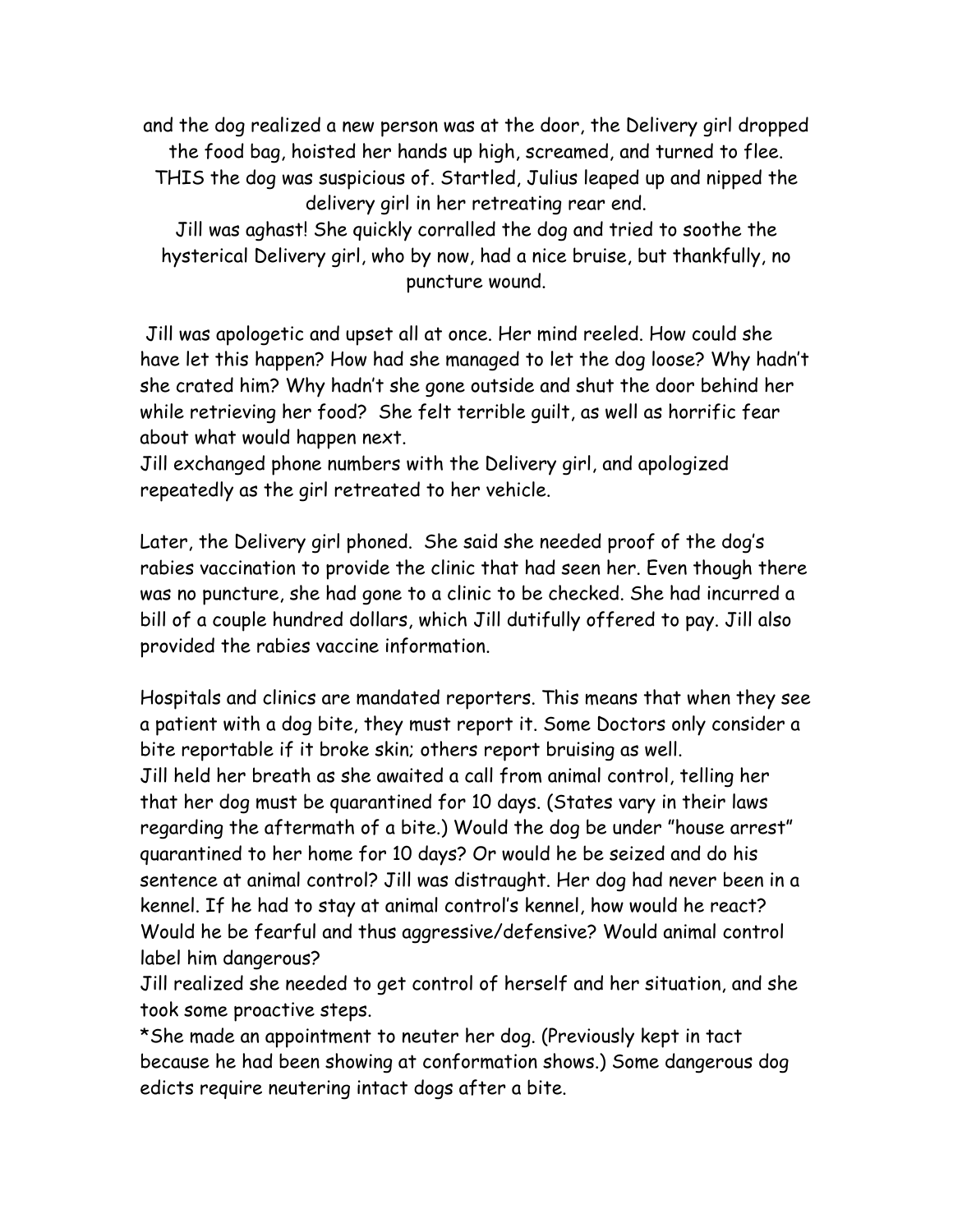\*She hired a trainer to come evaluate her dog and discuss some more training options for her dog.

\* She bought a soft muzzle & decided to muzzle her dog when delivery people were due, unless he was crated. She further decided to muzzle him when he walked in her neighborhood; just in case a similarly unexpected reaction might provoke him to bite in the future.

\* She fenced her back yard.

Jill blamed herself for the incident and felt she had compromised her dog's safety, as well as the delivery girl's. She had always prided herself on being a responsible owner, and this incident had shaken her confidence. She vowed to do everything possible to prevent Julius from biting anyone in the future.

## How Do Bites Happen?

Jill's story is one of many possible scenarios where a dog could potentially bite a person.

Dogs bite because they are feeling any of these things: insecure, fearful, anxious, protective, territorial, in imminent danger. Many dogs have never shown themselves to be "aggressive" in the past, and so it comes as a surprise to their owners when they bite someone. Dog bites can also be accidental results of exuberant play. My dog once inflicted a wound to my husband's hand when leaping to grab a ball. Another dog accidentally nipped a visitor's fingers when snatching a toy to tug.

Some common instances where bites occur:

- The dog is in a fenced yard. An unknown person enters the yard (– fill in your choice: pool maintenance person, lawn care service, pest control, neighbor borrowing something,) and the dog charges, hackles up like a porcupine, barking madly, and bites the person.
- The dog is loose when your dinner guests arrive. He greets them friendly, but nips when: (Take your choice) someone stares at him and reaches to pet his head/ draws their arms up protectively, freezes and looks afraid/ leans to hug you/leaves the group to go to the Bathroom/ grabs one of his toys/ walks over his bed while he is napping.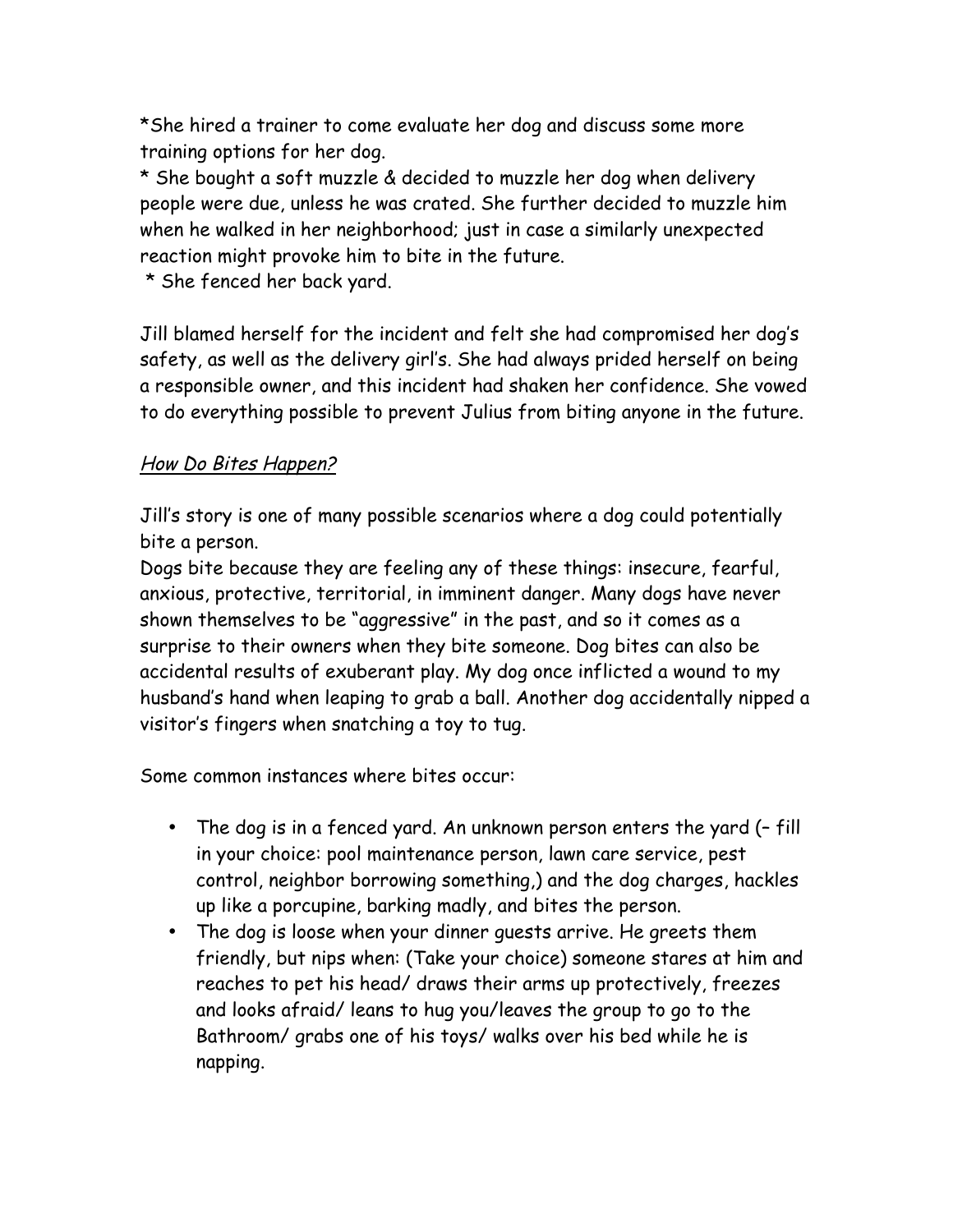- Children or teens are fighting/wrestling; the dog intervenes to "save" the person he is protecting.
- The dog is on a leash, out for a walk with you. Your neighbor's kid, who knows the dog, skateboards over to say hello. He arrives on the noisy board quite quickly, and before you can say " Fido fears skateboards", your dog has leaped up and nipped the child's leg.
- Out for a walk on leash, a stranger leans to pet your dog, without asking permission. Your dog snaps at him.
- Leaving the pet store/dog class, a family comes up enthusiastic to meet Fido, one of them gets very close to him and sticks a hand out. Fido snaps.
- Houseguests approach the dog's food dish/bed/toys. The dog growls or gives a warning bite.
- The dog is in your car. A passerby sticks his fingers in your half open window or the dog's crate. (Yes, people ARE that stupid!) The dog bites his fingers.
- Your dog is secured behind a baby gate. Your guests approach the gate when you are not looking. The dog leaps up, barking or growling and snaps at the guest.
- The dog is at daycare or at a kennel. He is nervous. A dog fight begins. Kennel employee/daycare employee tried to break up the fight. Your dog bites kennel employee.

There are so many ways a dog can bite a person, it is impossible to list them all.

## What Can I do to Prevent Future Bites?

One way to prevent bites is to start out on the right foot – socialize your puppy, train your puppy, exercise your puppy, and think ahead. Make sure you don't put your dog in a situation where he might make a decision to bite.

Another important ingredient in the recipe for safety: LISTEN to your dog. Has your dog been telling you, in dog language, that he is uncomfortable about guests, strangers, or skateboards, or bicycles? You owe it to your dog to think ahead and plan situations carefully.